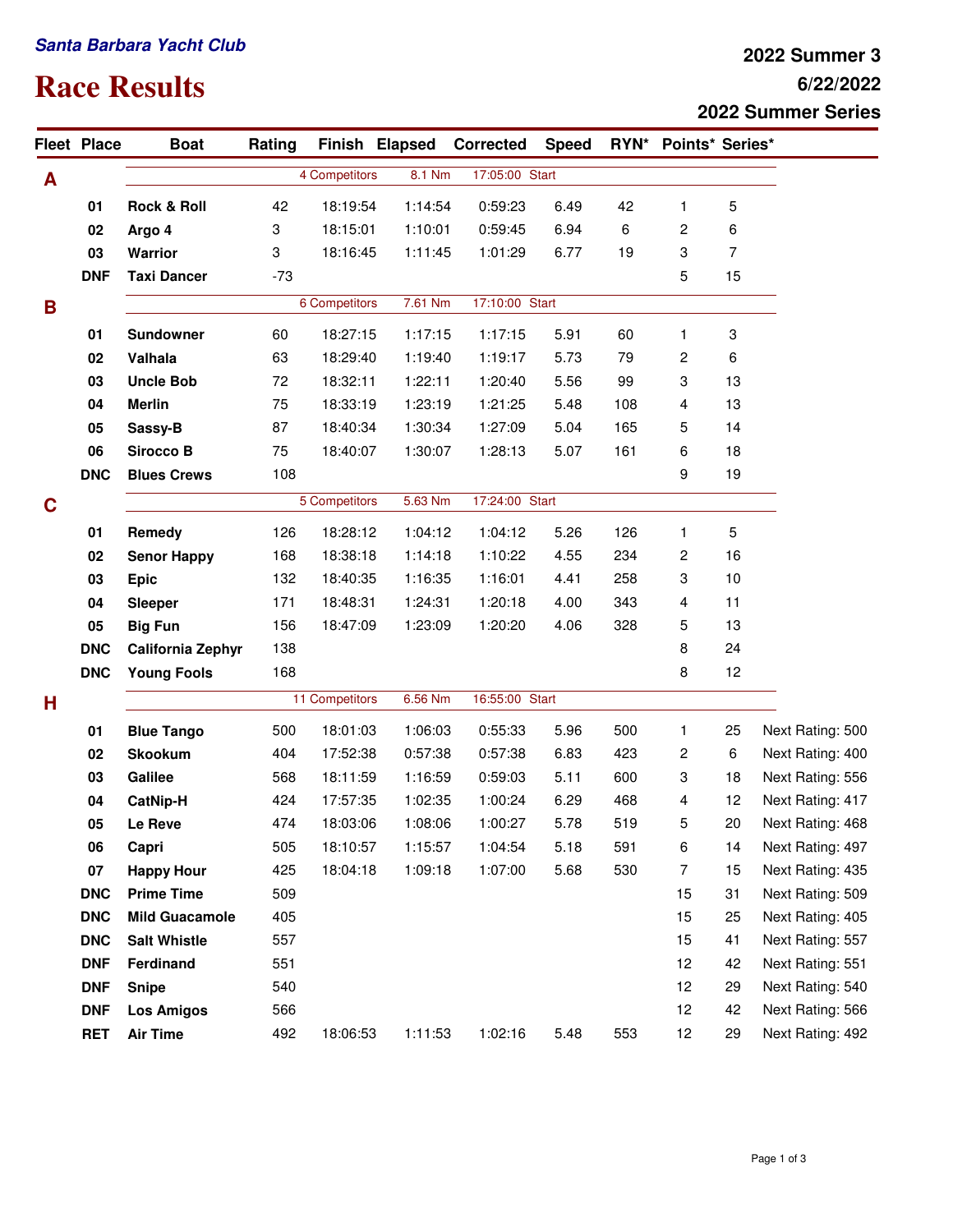|                 | Fleet Place | <b>Boat</b>              | Rating        |                | Finish Elapsed | <b>Corrected</b> | <b>Speed</b>   |     | RYN* Points* Series* |                |
|-----------------|-------------|--------------------------|---------------|----------------|----------------|------------------|----------------|-----|----------------------|----------------|
| H <sub>20</sub> |             |                          |               | 11 Competitors | 5.35 Nm        | 16:50:00 Start   |                |     |                      |                |
|                 | 01          | <b>SOD</b>               | 216           | 18:00:34       | 1:10:34        | 1:10:34          | 4.55           | 216 | 1                    | 15             |
|                 | 02          | <b>Fleur de Lis</b>      | 216           | 18:03:58       | 1:13:58        | 1:13:58          | 4.34           | 254 | 2                    | 20             |
|                 | 03          | <b>Cherry Bomb</b>       | 216           | 18:04:14       | 1:14:14        | 1:14:14          | 4.32           | 257 | 3                    | 12             |
|                 | 04          | <b>Tachytoo</b>          | 216           | 18:04:40       | 1:14:40        | 1:14:40          | 4.30           | 262 | 4                    | 13             |
|                 | 05          | <b>Wind Seeker</b>       | 216           | 18:05:12       | 1:15:12        | 1:15:12          | 4.27           | 268 | 5                    | 21             |
|                 | 06          | <b>Pleione</b>           | 216           | 18:05:45       | 1:15:45        | 1:15:45          | 4.24           | 274 | 6                    | 20             |
|                 | 07          | Lisianthus               | 216           | 18:06:01       | 1:16:01        | 1:16:01          | 4.22           | 277 | 7                    | 29             |
|                 | 08          | Cardremmian              | 216           | 18:06:29       | 1:16:29        | 1:16:29          | 4.20           | 282 | 8                    | 25             |
|                 | 09          | <b>Tachyon</b>           | 216           | 18:06:38       | 1:16:38        | 1:16:38          | 4.19           | 284 | 9                    | 25             |
|                 | 10          | Webster                  | 216           | 18:10:02       | 1:20:02        | 1:20:02          | 4.01           | 322 | 10                   | 35             |
|                 | <b>DNC</b>  | <b>Fling</b>             | 216           |                |                |                  |                |     | 15                   | 26             |
|                 | <b>DNC</b>  | <b>Firefly</b>           | 216           |                |                |                  |                |     | 15                   | 35             |
|                 | <b>DNC</b>  | <b>Picante</b>           | 216           |                |                |                  |                |     | 15                   | 28             |
|                 | <b>DNF</b>  | <b>Whoa Donkey</b>       | 216           |                |                |                  |                |     | 12                   | 28             |
| J105            |             |                          |               | 4 Competitors  | 7.18 Nm        | 17:15:00 Start   |                |     |                      |                |
|                 |             |                          |               |                |                |                  |                |     |                      |                |
|                 | 01          | <b>Free Enterprise</b>   | 90            | 18:29:38       | 1:14:38        | 1:14:38          | 5.77           | 90  | 1                    | 5              |
|                 | 02          | <b>Repeat Offender</b>   | 90            | 18:30:39       | 1:15:39        | 1:15:39          | 5.69           | 98  | 2                    | 6              |
|                 | 03          | Groovederci              | 90            | 18:31:21       | 1:16:21        | 1:16:21          | 5.64           | 104 | 3                    | 14             |
|                 | 04          | Armida                   | 90<br>90      | 18:37:11       | 1:22:11        | 1:22:11          | 5.24           | 153 | 4<br>6               | $\bf 8$<br>11  |
|                 | <b>DNC</b>  | <b>Escapade</b>          |               |                |                |                  |                |     |                      |                |
| <b>J70</b>      |             |                          |               | 8 Competitors  | 6.65 Nm        | 17:21:00 Start   |                |     |                      |                |
|                 | 01          | 3 Big Dogs               | 114           | 18:35:46       | 1:14:46        | 1:14:46          | 5.34           | 114 | 1                    | 3              |
|                 | 02          | Cake                     | 114           | 18:35:54       | 1:14:54        | 1:14:54          | 5.33           | 115 | 2                    | $\overline{7}$ |
|                 | 03          | <b>Namaste</b>           | 114           | 18:36:47       | 1:15:47        | 1:15:47          | 5.27           | 123 | 3                    | 8              |
|                 | 04          | <b>Monkey House</b>      | 114           | 18:37:29       | 1:16:29        | 1:16:29          | 5.22           | 129 | 4                    | 13             |
|                 | 05          | <b>Mojito</b>            | 114           | 18:38:08       | 1:17:08        | 1:17:08          | 5.17           | 135 | 5                    | 25             |
|                 | 06          | Uni                      | 114           | 18:40:02       | 1:19:02        | 1:19:02          | 5.05           | 152 | 6                    | 19             |
|                 | 07          | <b>Magic Carpet Ride</b> | 114           | 18:40:40       | 1:19:40        | 1:19:40          | 5.01           | 158 | 7                    | 27             |
|                 | 08          | <b>Escape</b>            | 114           | 18:42:14       | 1:21:14        | 1:21:14          | 4.91           | 172 | 8                    | 22             |
|                 | <b>DNC</b>  | <b>Shark</b>             | 114           |                |                |                  |                |     | 10                   | 19             |
| <b>M24</b>      |             |                          | 5 Competitors |                | 7.61 Nm        |                  | 17:18:00 Start |     |                      |                |
|                 | 01          | <b>Mocos</b>             | 90            | 18:33:10       | 1:15:10        | 1:15:10          | 6.07           | 90  | 1                    | 9              |
|                 | 02          | <b>Tinka</b>             | 90            | 18:36:40       | 1:18:40        | 1:18:40          | 5.80           | 118 | 2                    | 14             |
|                 | 03          | Haka                     | 90            | 18:38:36       | 1:20:36        | 1:20:36          | 5.67           | 133 | 3                    | 21             |
|                 | <b>DNC</b>  | <b>Fenced N</b>          | 90            |                |                |                  |                |     | 9                    | 27             |
|                 | <b>DNC</b>  | <b>Brio</b>              | 90            |                |                |                  |                |     | 9                    | 22             |
|                 | <b>DNF</b>  | Girth, Wind, & Liar      | 90            |                |                |                  |                |     | 6                    | 10             |
|                 | <b>DNF</b>  | <b>Shiokaze</b>          | 90            |                |                |                  |                |     | 6                    | 12             |
|                 | RC          | Average                  | 90            |                |                |                  |                |     | 1                    | 3              |
|                 |             |                          |               |                |                |                  |                |     |                      |                |

 $\mathbb{R}$